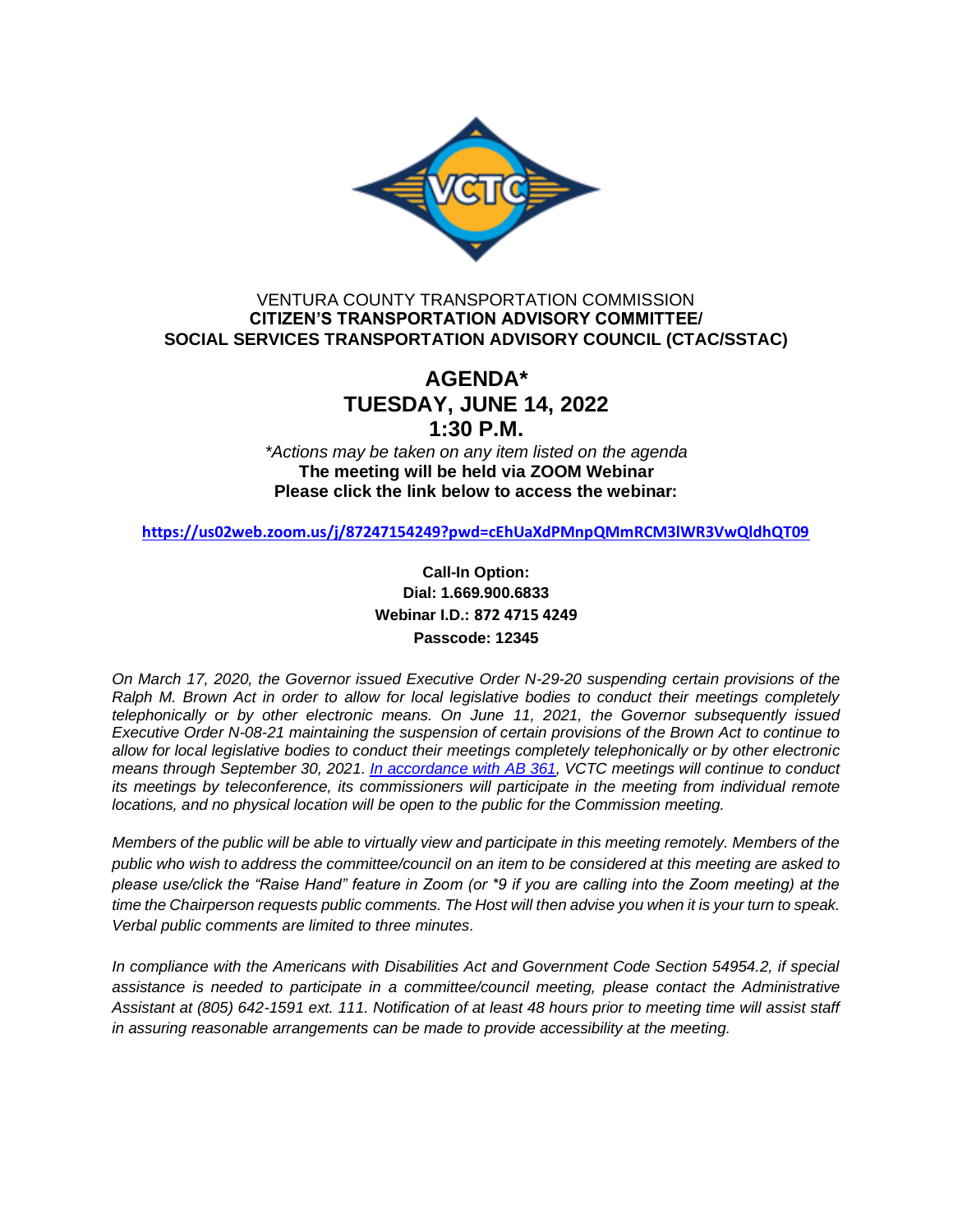# **ITEM 1 CALL TO ORDER**

### **ITEM 2 INTRODUCTIONS & ANNOUNCEMENT**

**ITEM 3 PUBLIC COMMENT**

*Under the Brown Act, the committee/council should not act on or discuss matters raised during the Public Comment portion of the agenda which are not listed on the agenda. Committee/Council members may refer such matters to staff for factual information or to be placed on the subsequent agenda for consideration.*

| <b>ITEM4</b>  | <b>APPROVAL OF MINUTES</b><br><b>Recommended Action:</b><br>Waive the reading and approve the meeting minutes from April 2022.<br>Responsible Staff: Jeni Eddington                                                                                                                                                              |
|---------------|----------------------------------------------------------------------------------------------------------------------------------------------------------------------------------------------------------------------------------------------------------------------------------------------------------------------------------|
| <b>ITEM 5</b> | <b>COORDINATED PUBLIC TRANSIT-HUMAN SERVICES TRANSPORTATION DRAFT PLAN</b><br><b>Recommended Action:</b><br>Verbal update.<br><b>Responsible Staff: Claire Grasty</b>                                                                                                                                                            |
| <b>ITEM 6</b> | VENTURA COUNTY COMPREHENSIVE TRANSPORTATION PLAN-DRAFT EXISTING<br><b>CONDITIONS REPORT AND PROJECTS</b><br><b>Recommended Action:</b><br>Receive presentation on the Ventura County Comprehensive Transportation Plan<br>$\bullet$<br>Existing Conditions Report and provide feedback.<br><b>Responsible Staff: Andrew Kent</b> |
| <b>ITEM7</b>  | <b>OUTREACH PROGRAM UPDATE</b><br><b>Recommended Action:</b><br>Receive and file.<br><b>Responsible Staff: Claire Grasty</b>                                                                                                                                                                                                     |
| <b>ITEM8</b>  | <b>CHAIRMAN'S REPORT</b>                                                                                                                                                                                                                                                                                                         |
| <b>ITEM9</b>  | <b>COMMITTEE AND COUNCIL MEMBER REPORTS</b>                                                                                                                                                                                                                                                                                      |

**ITEM 10 ADJOURN TO SEPTEMBER 14, 2022**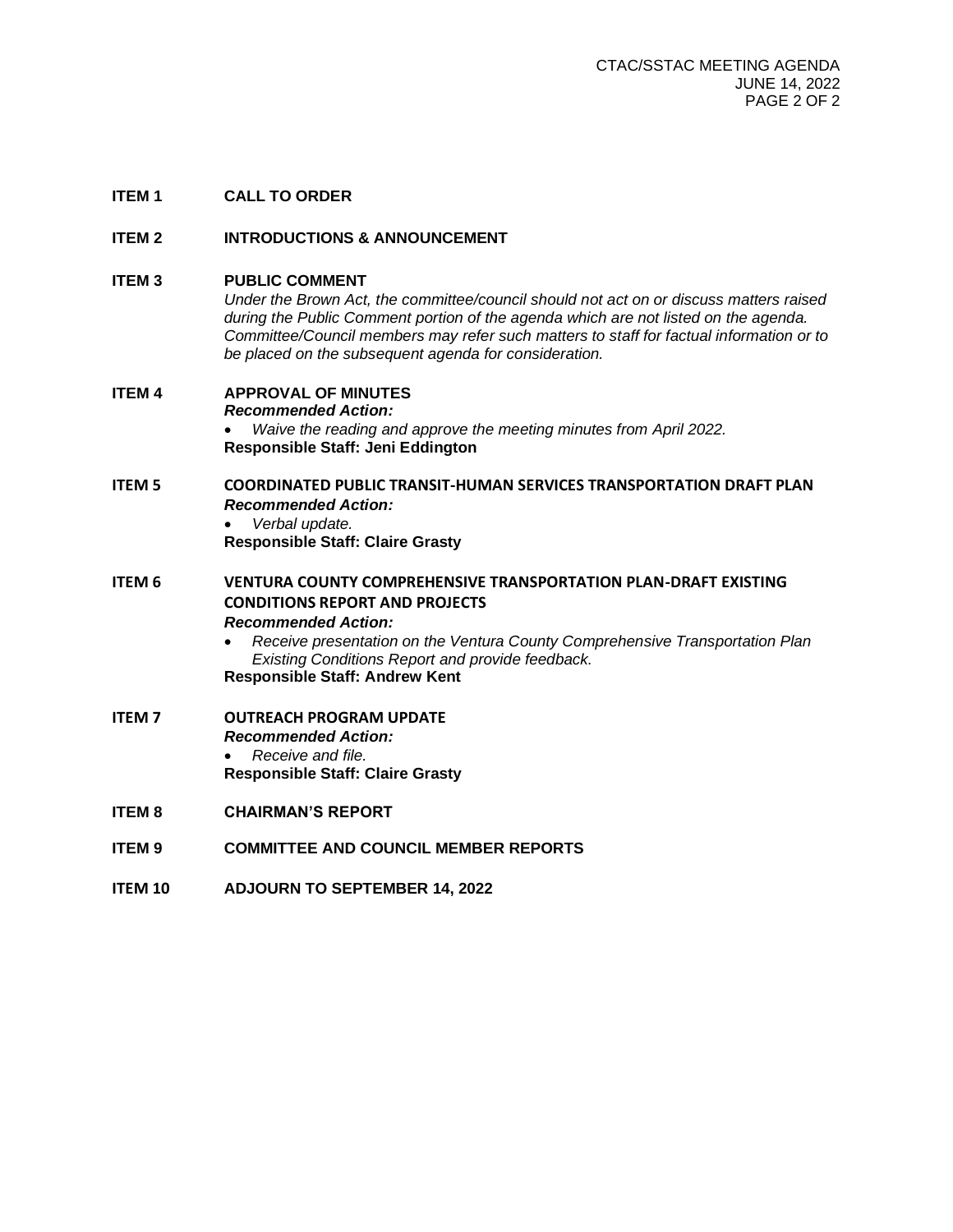

### **CITIZEN'S TRANSPORTATION ADVISORY COMMITTEE/ SOCIAL SERVICES TRANSPORTATION ADVISORY COUNCIL (CTAC/SSTAC**

**Tuesday, April 12, 2022 1:30 PM via ZOOM Meeting**

# **MEETING MINUTES**

| <b>CTAC MEMBERS PRESENT:</b> | Miranda Patton, City of Camarillo (Chair)<br>Marissa Rodriguez, City of Fillmore<br>Beverly Dransfeldt, City of Camarillo<br>Bill Miley, City of Ojai<br>Vic Kamhi, City of Thousand Oaks<br>Chaise Rasheed, City of Thousand Oaks<br>Rob Corley, City of Ventura<br>Sandra Aldana, VCTC at large<br>Scott Farrenkopf, VCTC at large |
|------------------------------|--------------------------------------------------------------------------------------------------------------------------------------------------------------------------------------------------------------------------------------------------------------------------------------------------------------------------------------|
| <b>MEMBERS ABSENT:</b>       | City of Moorpark<br>City of Oxnard<br>City of Port Hueneme<br>City of Santa Paula<br>City of Ventura                                                                                                                                                                                                                                 |
| <b>SSTAC MEMBERS ABSENT:</b> | Tammy Glenn, Caregivers<br>Jennifer Hollowell, Caregivers<br>Jason Sagar, Area Agency on Aging                                                                                                                                                                                                                                       |
| <b>VCTC STAFF PRESENT:</b>   | Claire Grasty, Program Manager - Regional Transit Planning<br>Dolores Lopez, Regional Transit Planner                                                                                                                                                                                                                                |

### **1. CALL TO ORDER** Chair Patton called the meeting to order at 1:32 p.m.

- **2. ROLL CALL**
- **3. PUBLIC COMMENTS FOR ITEMS NOT ON THE AGENDA**  None

# **4. APPROVAL OF MEETING SUMMARY – JANUARY 2022**

The minutes will be amended to reflect the correct spelling of 'Dolores Lopez' and Mr. Farrenkopf's attendance at the January 2022 meeting.

# **ACTION**

**Dransfeldt moved, seconded by Kamhi, to approve the January 11, 2022 meeting summary, as amended. The motion passed unanimously.**

# **5. UNMET TRANSIT MEET NEEDS ASSESSMENT FINDINGS**

# **ACTION**

**Aldana moved, seconded by Rasheed, that the committee approve the findings of the Fiscal Year 2022/23 Unmet Transit Needs Assessment with the exception of required transit operator informational edits. The motion passed unanimously.**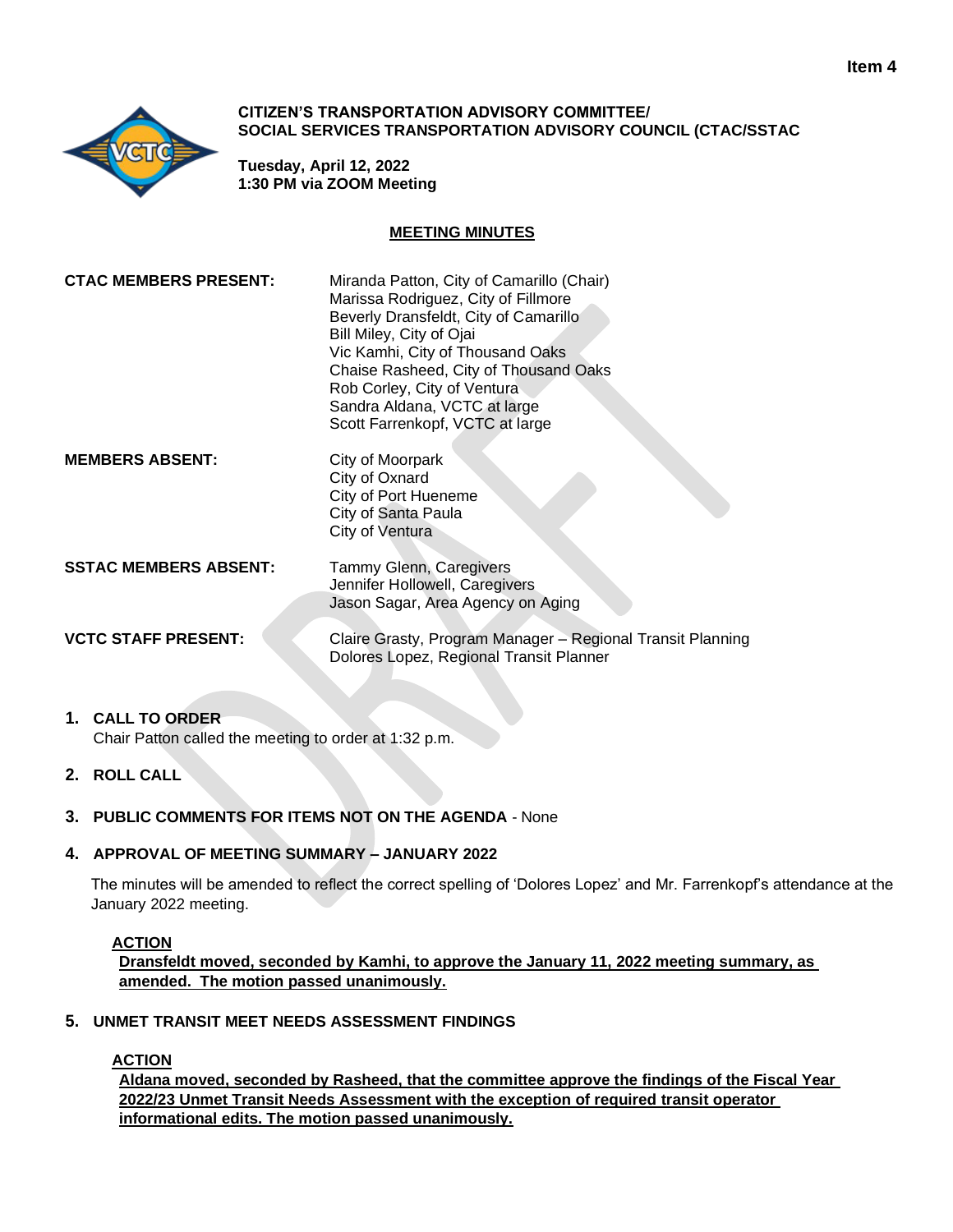# **6. VENTURA COUNTY AIR POLLUTION CONTROL DISTRICT (VCAPCD) UPDATE TO THE AIR QUALITY MANAGEMENT PLAN (AQMP)**

Mr. Ben Cacatian, Ventura County Air Pollution Control District, presented the Air Quality Management Plan including 1) the plan's purpose, 2) pollutant standards and statewide classifications, and 3) general requirements/next steps for Ventura County. He said that Ventura County's air quality is categorized as 'serious.'

The committee discussed the causes, measurements, and locations of pollution in the county.

# **7. COORDINATED PUBLIC TRANSIT-HUMAN SERVICES TRANSPORTATION PLAN – VERBAL UPDATE**

Ms. Claire Grasty, VCTC, updated the committee on the Coordinated Public Transit-Human Services Transportation Plan. She said that committee members are invited to speak to the consultants to discuss the recommended strategies.

# **8. CHAIRPERSON'S REPORT**

Chair Patton provided a report on the VCTC meetings she attended between January and March 2022.

# **9. COMMITTEE MEMBER REPORTS**

Vice Chair Kamhi announced the purchase of new electric buses for the Thousand Oaks Transit service and the status of transit fare-related Assembly Bills.

# **10. ADJOURN TO JUNE 14, 2022**

Chair Patton adjourned the meeting at 3:06 p.m.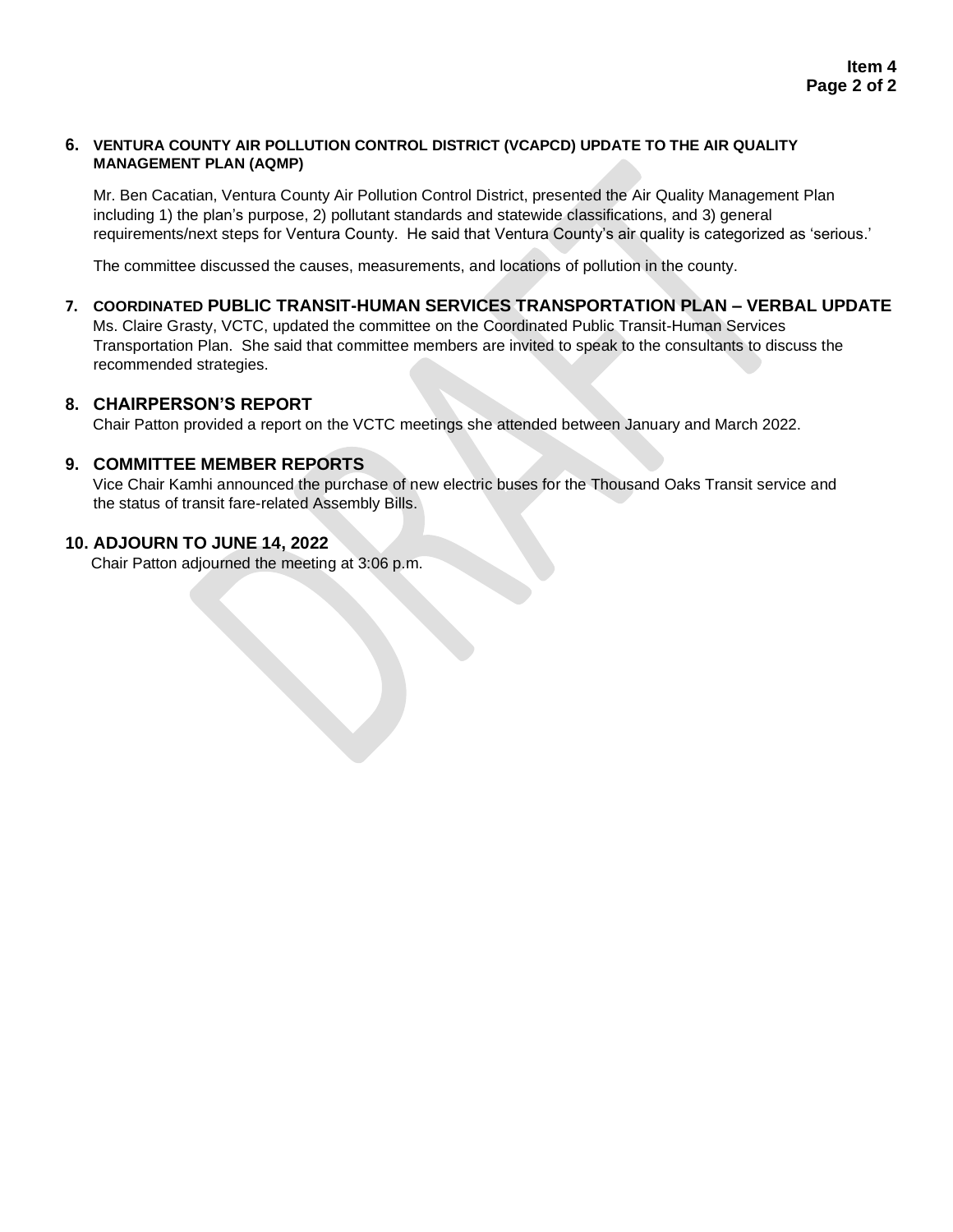

**Item 5**

**June 14, 2022**

**MEMO TO: CITIZEN'S TRANSPORTATION ADVISORY COMMITTEE (CTAC) SOCIAL SERVICES TRANSPORTATION ADVISORY COUNCIL (SSTAC)**

**FROM: CLAIRE GRASTY, DIRECTOR PUBLIC TRANSPORTATION**

**SUBJECT: COORDINATED PUBLIC TRANSIT-HUMAN SERVICES TRANSPORTATION DRAFT PLAN**

### **RECOMMENDATION:**

Receive and file.

#### **DISCUSSION:**

The Ventura County Transportation Commission (VCTC) has contracted with Nelson\Nygaard to conduct the updated of the Coordinated Public Transit-Human Services Transportation Plan. Federal transit law requires projects selected to receive funding under the Enhanced Mobility for Individuals and Individuals with Disabilities (Section 5310) Program are "included in a locally developed, coordinated public transit-human services transportation plan," and that the plan be "developed and approved through a process that included participation by seniors, individuals with disabilities, representations of the public, private, and nonprofit transportation and human service providers and other members of the public" utilizing transportation services. The overarching goal for the previous plan update was to enhance the mobility of the target populations: individuals with disabilities, older adults, people with low incomes, and military populations.

Over the course of the project the team has conducted outreach between using a variety of engagement methods including interviews, affinity group discussions, and surveys, to address potential barriers to public participation, including presenting to CTAC/SSTAC. Input from nearly 100 representatives of transportation, health, and human services organizations reached through interviews, affinity group discussions, and a stakeholder survey distributed online.

A gap and needs analysis particular to the critical Ventura County populations served by this Plan (people with disabilities, older adults, and people with low incomes) was conducted as part of the efforts for this plan. It also includes demographics for Ventura County, particularly for the target populations. It an inventory of transit providers and services, both public and private/nonprofit.

Finally, the plan identifies goals, strategies and implementation. It outlines projects, policies, and programs and services that are eligible for funding through federal funds distributed by VCTC to regional partners, as well as other funds from state and county agencies. Strategies build from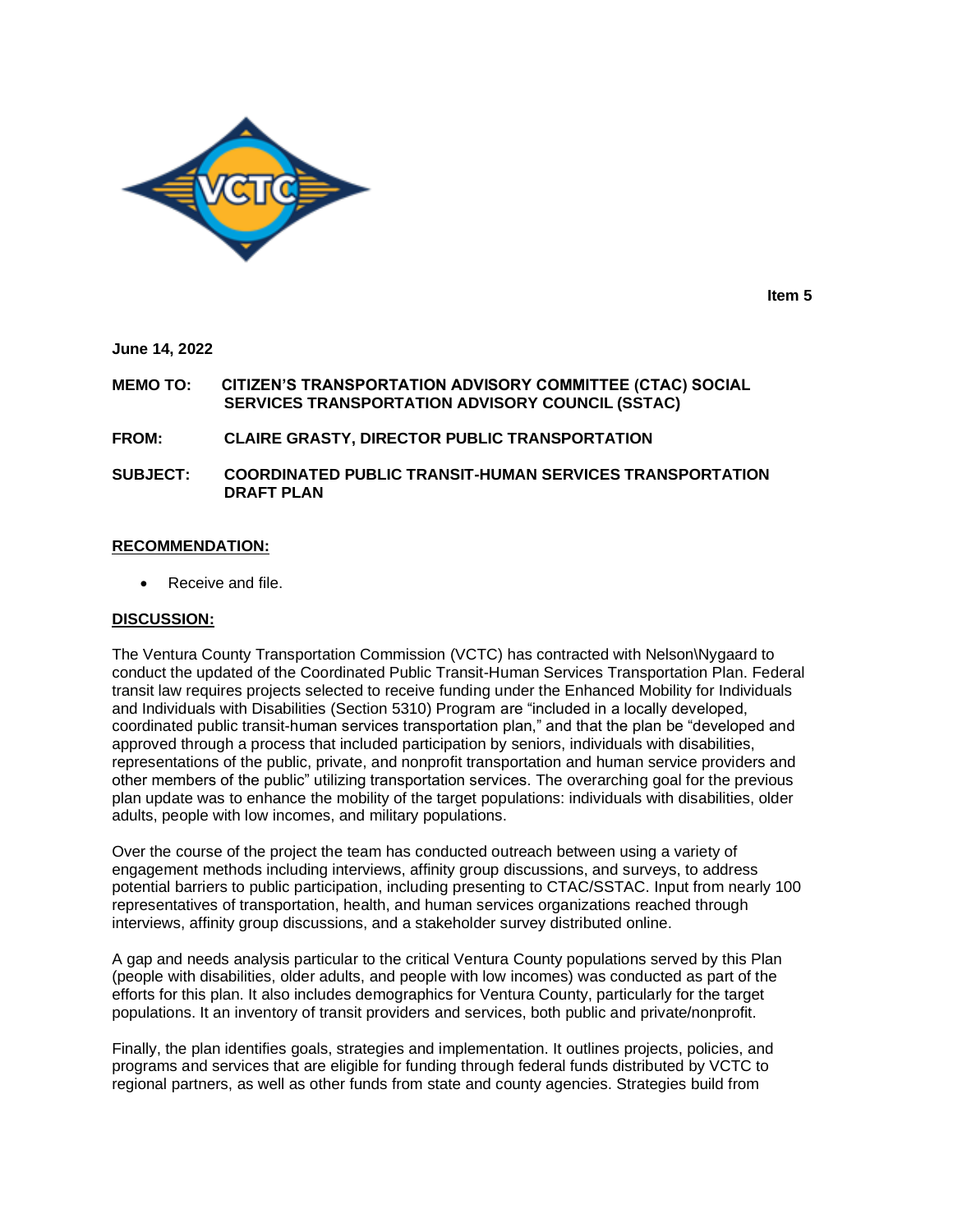recommendations from the previous Coordinated Plan and feedback received from public stakeholder outreach and engagement.

VCTC and the project team appreciate the feedback provided thus far and look forward to any forthcoming feedback on the plan.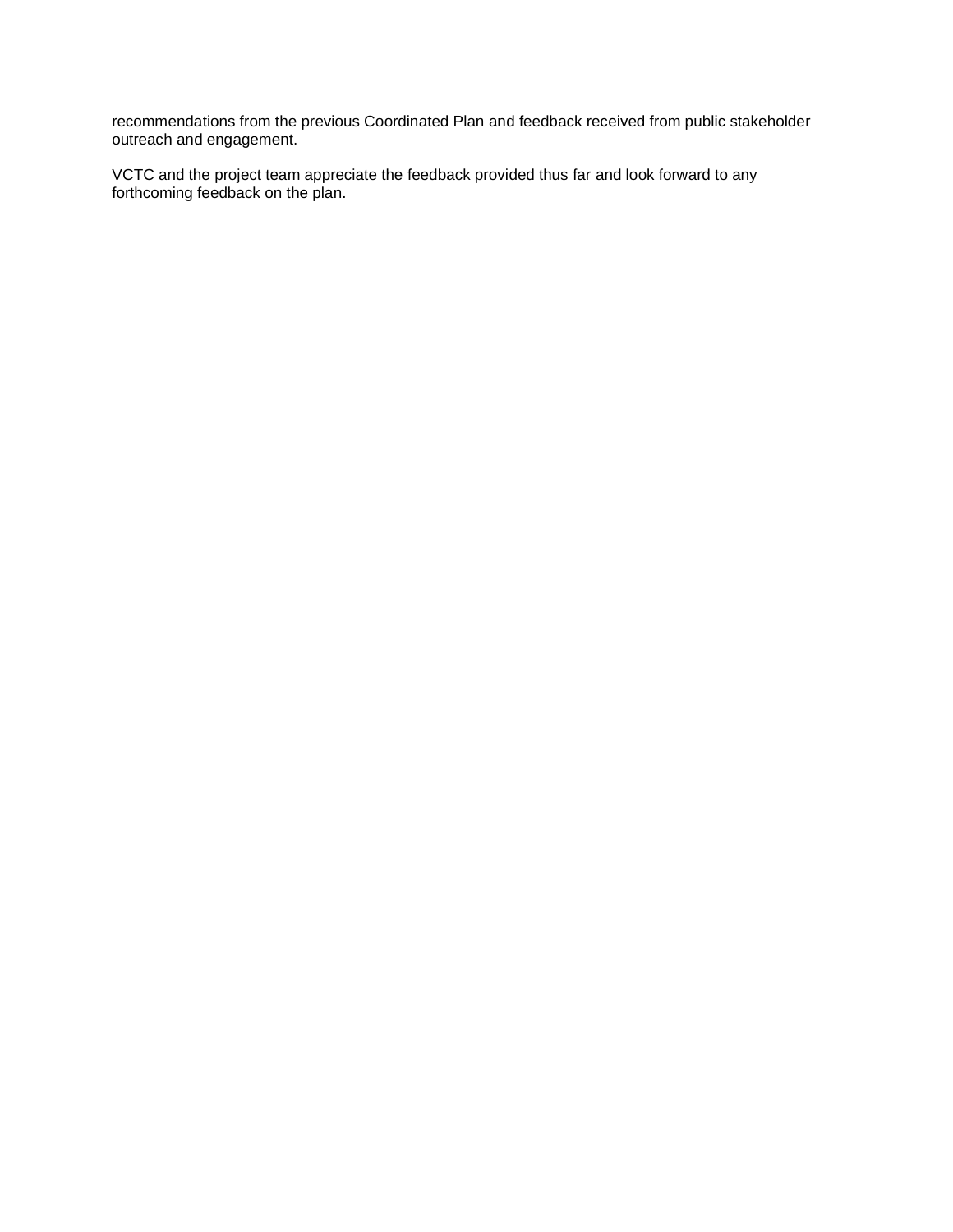

**Item 6**

#### **June 14, 2022**

#### **MEMO TO: CITIZEN'S TRANSPORTATION ADVISORY COMMITTEE (CTAC) SOCIAL SERVICES TRANSPORTATION ADVISORY COUNCIL (SSTAC)**

#### **FROM: CAITLIN BROOKS, PROGRAM MANAGER-TRANSPORTATION PLANNING**

#### **SUBJECT: VENTURA COUNTY COMPREHENSIVE TRANSPORTATION PLAN-DRAFT EXISTING CONDITIONS REPORT AND PROJECTS**

#### **RECOMMENDATION:**

• Receive the Ventura County Comprehensive Transportation Plan Existing Conditions Report and provide feedback.

#### **BACKGROUND:**

The Ventura County Comprehensive Transportation Plan (CTP) is a long-range planning document originally adopted by VCTC in 2013 to plan for the future of transportation in the County over the next 30 years. The 2023 CTP Update will incorporate socioeconomic data, community priorities, and local transportation solutions while also placing a special emphasis on inclusion of disadvantaged and underserved communities to create a more equitable transportation future for all.

The CTP Update will be developed as a long-range policy document, built from community-based, local priorities and community-expressed need to enhance regional connections. It is aimed at ensuring mobility and enhancing the quality of life for all Ventura County residents. The CTP will examine key regional issues such as greenhouse gas emissions, enhancing climate-resilient transportation networks, improving mobility across all modes of transportation, and exploring various funding strategies and options from the federal, state, regional, and local levels. It is intended to provide a framework for future community-based planning and collaboration and inform Ventura County's long-range transportation decisions.

The Existing Conditions Report provides a thorough review of Ventura County's existing demographics, as they relate to population density, employment density, socioeconomics, vulnerable populations, and health and environmental indicators, as well as transportation conditions. The findings of the report will be used to inform the Needs Assessment and ongoing public outreach activities to gather comprehensive feedback from the community.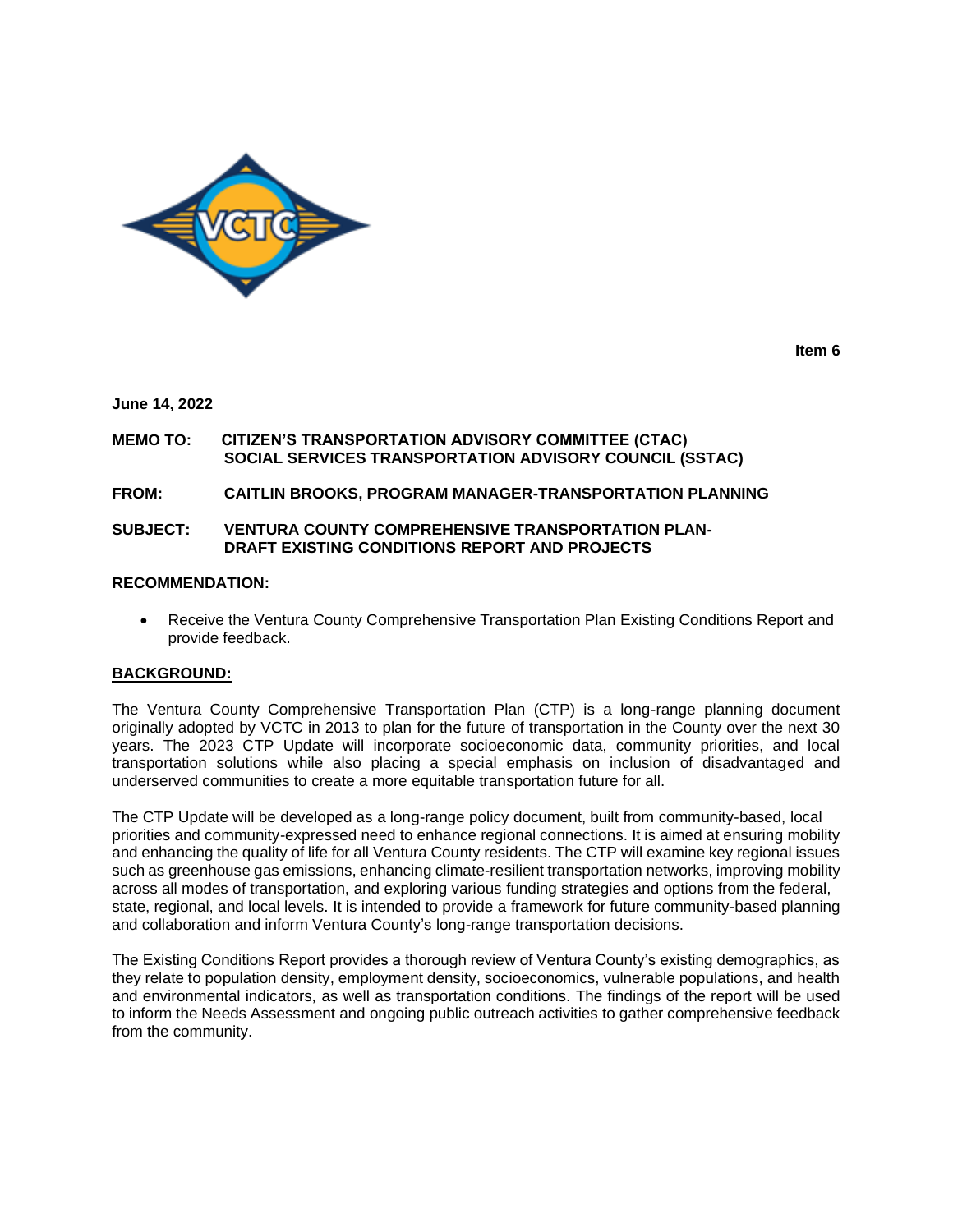### **Additional Project Background:**

Since March 2021, the following project items are underway or were recently finalized:

- Created a project website for the GoVentura website [www.goventura.org/ctp] and Digital Foyer [\[https://tinyurl.com/ventura-ctp-info-hub\]](https://tinyurl.com/ventura-ctp-info-hub).
- Prepared an Outreach Framework and conducted initial community engagement, including three virtual Regional Advisory Committee meetings, one round of six virtual Local Advisory Committee meetings, and three in-person pop-up outreach events.
- Conducted a bilingual, map-based, online survey to identify areas for transportation improvements during the Fall of 2021.
- Developed draft Vision and Goals.
- Developed three draft scenarios for evaluation.
- Created and deployed two rounds of a youth and family engagement program called the Community Walk Audit to identify pedestrian and bicycle infrastructure improvements needed around the County. The Walk Audit is available on the CTP website goventura.org/CTP under the Public Input tab.

The CTP Update is currently in the Analysis and Scenario Development phase, which will inform the Draft Plan. The CTP team recently launched the second round of public outreach, including a second survey for additional input on community priorities. The survey is similar to the information requested during the March Advisory Committee meetings; CTAC/SSTAC members were invited to participate in the March 28<sup>th</sup> advisory meeting, and a recording of the meeting is available upon request.

The survey runs through June 15, 2022 and is available in English and Spanish. If you did not have the chance to provide your feedback in March, we welcome input from you and your colleagues.

Survey in English - <https://www.surveymonkey.com/r/M6SGVJB>

In Spanish - <https://es.surveymonkey.com/r/H3BZYPH>

We appreciate CTAC/SSTAC member participation on the Advisory Committee, and we look forward to your review and feedback on the draft Existing Conditions Report. The Ventura County CTP project team will return to present the comprehensive Draft Study at a future CTAC/SSTAC meeting.

Attachment: Ventura County Comprehensive Transportation Plan Existing Conditions and Project List